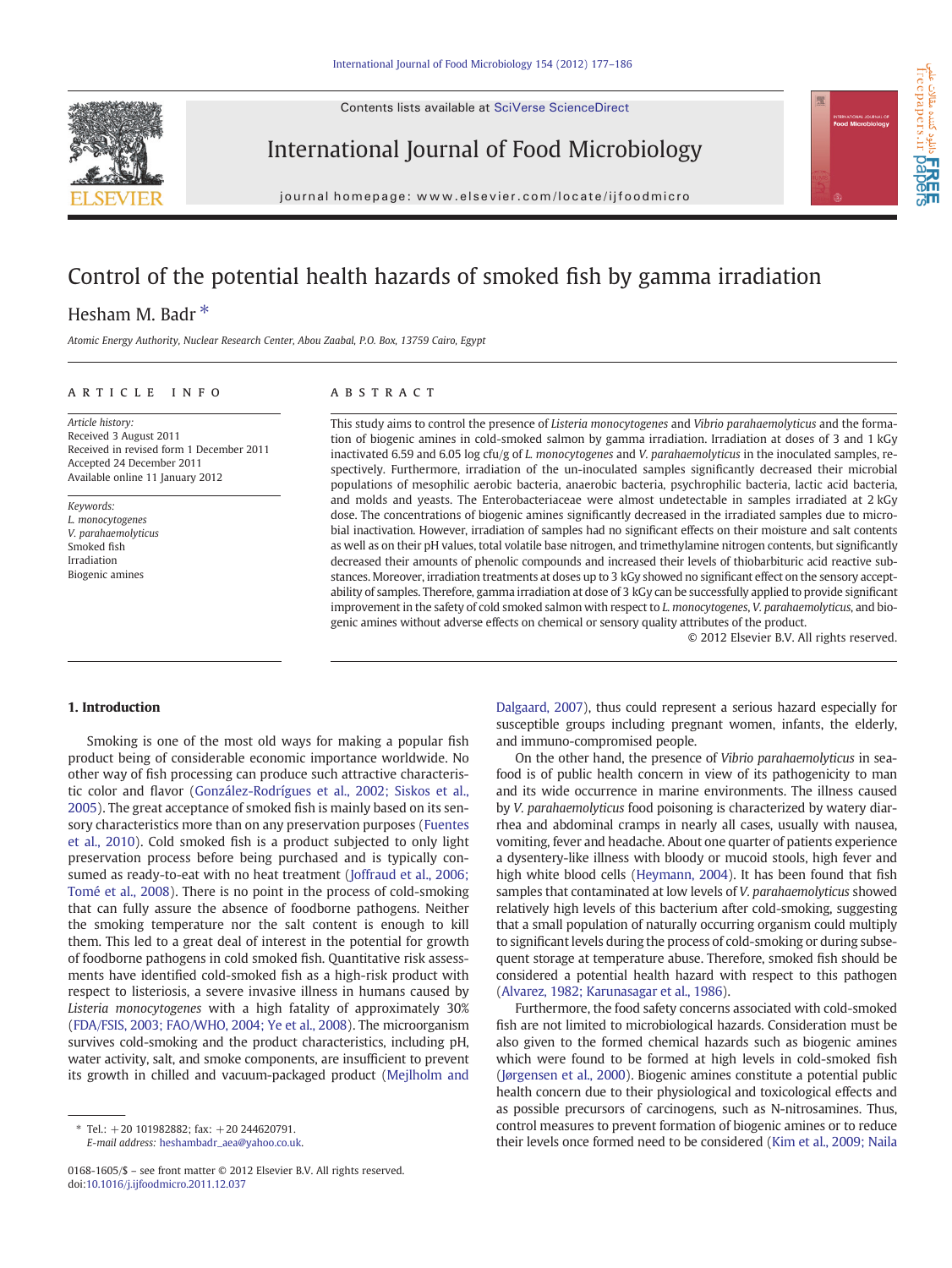[et al., 2010\)](#page-9-0). The formation of biogenic amines results from decarboxylation of free amino acids by the bacterial amino acid decarboxylase enzymes. Amino acid decarboxylation occurs through the removal of a carbonyl group to give the corresponding amine. In addition, proteolysis, either autolytic or bacterial, may play a significant role in the release of free amino acids from tissue proteins which offer a substrate for bacterial decarboxylases [\(Shalaby, 1996\)](#page-9-0). Thus, prevention of bacterial growth would be very important to control the formation of biogenic amines.

Gamma irradiation is an effective process for inactivating foodborne pathogens and reducing microbial populations in foodstuffs. The irradiation process is one of the few technologies which address both food quality and safety due to its ability to control spoilage and foodborne pathogenic microorganisms. After many years of research and the development of national and international standards, more than 60 countries have regulations allowing food irradiation of at least one product [\(Blackburn, 2011\)](#page-9-0). Irradiation of cold smoked fish is expected to inactivate the present harmful pathogens. Furthermore, the irradiation treatment may reduce the formation of biogenic amines through the reduction of bacterial populations to meet the growing consumer demand for a safe smoked fish product. Therefore, the objective of this study was to examine the effectiveness of low gamma irradiation doses in the inactivation of L. monocytogenes and V. parahaemolyticus and reducing the formation of biogenic amines in cold-smoked salmon, in addition to studying the effects of irradiation on chemical and sensory quality attributes of samples.

#### 2. Materials and methods

#### 2.1. Materials

Freshly produced cold-smoked salmon fillets were obtained from fish processing plant in Egypt. The smoked fillets were immediately transported to the laboratory in a cool box for preparation of the experimental samples.

#### 2.2. Experiments with inoculated samples

#### 2.2.1. Preparation of inoculum

Experiments with inoculated samples were performed with L. monocytogenes and V. parahaemolyticus as inocula. A single colony of confirmed L. monocytogenes, originally isolated from ground beef, was transferred from a slant of tryptic soy agar supplemented with 0.6% yeast extract (stored for 11 days at 4 °C) into 10 ml of tryptic soy broth plus 0.6% yeast extract. The culture was incubated for 24 h at 35 °C and 0.1 ml of this culture was then transferred into 10 ml of fresh tryptic soy broth plus 0.6% yeast extract and incubated for 24 h at 35 °C. Afterwards, a tenfold serial dilution was prepared in a sterile maximum recovery diluent and the appropriate dilution was used for inoculation of samples. For V. parahaemolyticus, a single colony of confirmed pathogenic (kanagawa-positive) V. parahaemolyticus, originally isolated from sardine fish, was transferred from a slant of tryptic soy agar containing 3% NaCl (stored at 4 °C for 9 days) into 10 ml of tryptic soy broth containing 3% NaCl. The culture was incubated overnight at 35 °C and 0.1 ml of the overnight culture was then transferred into 10 ml of fresh tryptic soy broth containing 3% NaCl and incubated for 18 h at 35 °C. A tenfold serial dilution was then prepared in a sterile phosphate buffered saline and the appropriate dilution was used for sample inoculation.

#### 2.2.2. Inoculation of cold-smoked fillets

Under aseptic conditions, slices of the smoked fillets (approximately 50 g) were placed onto a piece of sterile aluminum foil and 100 μl of the appropriate dilution of L. monocytogenes or V. parahaemolyticus (samples were prepared separately for each organism) was surfaceinoculated on one side of the slices, spread evenly using a sterile

spreader, and left to dry for 5 min before the slices were flipped and inoculated on the other side to reach a final level of approximately  $4\times10^6$  and  $1\times10^6$  cfu/g for L. monocytogenes and V. parahaemolyticus, respectively. After another 5 min, for drying, the inoculated slices for each of the studied organism were cut into small pieces  $(\approx 2.5 \text{ cm} \times 2 \text{ cm})$  in a sterile vessel using a sterile knife and carefully mixed by hand stirring with sterilized stainless-steel straight basting spoons without affecting the structure of the salmon pieces (which were about 1.5–1 cm $\times$ 1 cm after mixing). This step was done for obtaining a relatively homogeneous mix of the salmon muscles to minimize the possible differences between counts and types of the natural microflora contaminating the original slices and, in turn, may have some effects on the inoculated bacterium.

#### 2.3. Experiments with un-inoculated samples

Un-inoculated cold-smoked fillets were used to examine the naturally present microbial populations, the formation of biogenic amines, as well as the chemical and sensory quality attributes of the smoked fish. For microbiological and chemical studies, uninoculated cold-smoked salmon fillets were also aseptically cut into small pieces and mixed in a sterile vessel as illustrated above. This step was also done to minimize the possible great variation between samples in their levels of the different biogenic amines due to the possible differences between types and counts of the native microflora contaminating the original slices. Meanwhile, other slices of the smoked fillets were taken as samples for sensory evaluations.

#### 2.4. Packaging of samples

Half of the prepared samples of inoculated and un-inoculated smoked salmon were aerobically packaged (at approximately 75 g samples) in oxygen-permeable low-density polyethylene pouches, while the second half of the samples were vacuum-packaged (at the same amount) in oxygen-impermeable polyamide–polyethylene pouches. Each of the prepared half of the packages was subdivided into appropriate samples for irradiation treatments. Samples were irradiated after their preparation to minimize the increase in the counts of their initial natural microbial populations and the formation of undesirable compounds such as biogenic amines, which in turn, may affect the effectiveness of the applied irradiation doses. It is well known that the initial quality of foods intended for processing by irradiation affects the quality of the irradiated product, and therefore, foods intended for irradiation treatments must be fresh.

#### 2.5. Irradiation and storage of samples

Aerobically and vacuum-packaged smoked salmon samples were exposed to gamma irradiation at doses of 0, 1, 2, 3, and 4 kGy. Irradiation was carried out at room temperature using an experimental Co-60 source at the National Center for Radiation Research and Technology, Nasr City, Cairo, Egypt. The control non-irradiated samples were left at room temperature during irradiation of the other samples for uniformity of conditions. Afterwards, all samples were refrigerated stored at  $4\pm1$  °C, except samples of the day zero analysis, and subjected to the periodical analysis at weekly intervals during 6 weeks of storage regardless of their shelf life.

#### 2.6. Microbiological determinations

All sample packages were disinfected with ethanol  $(70\% \text{ w/w})$ , aseptically opened, and sub-samples of 25 g were taken for preparation of the required dilutions using blender with sterilized jars. For L. monocytogenes, 25 g of samples were blended with 225 ml of buffered Listeria enrichment broth base CM897 and Listeria selective supplement SR141 (Oxoid, Basingstoke, England) and serial dilutions were prepared using maximum recovery diluent after incubation at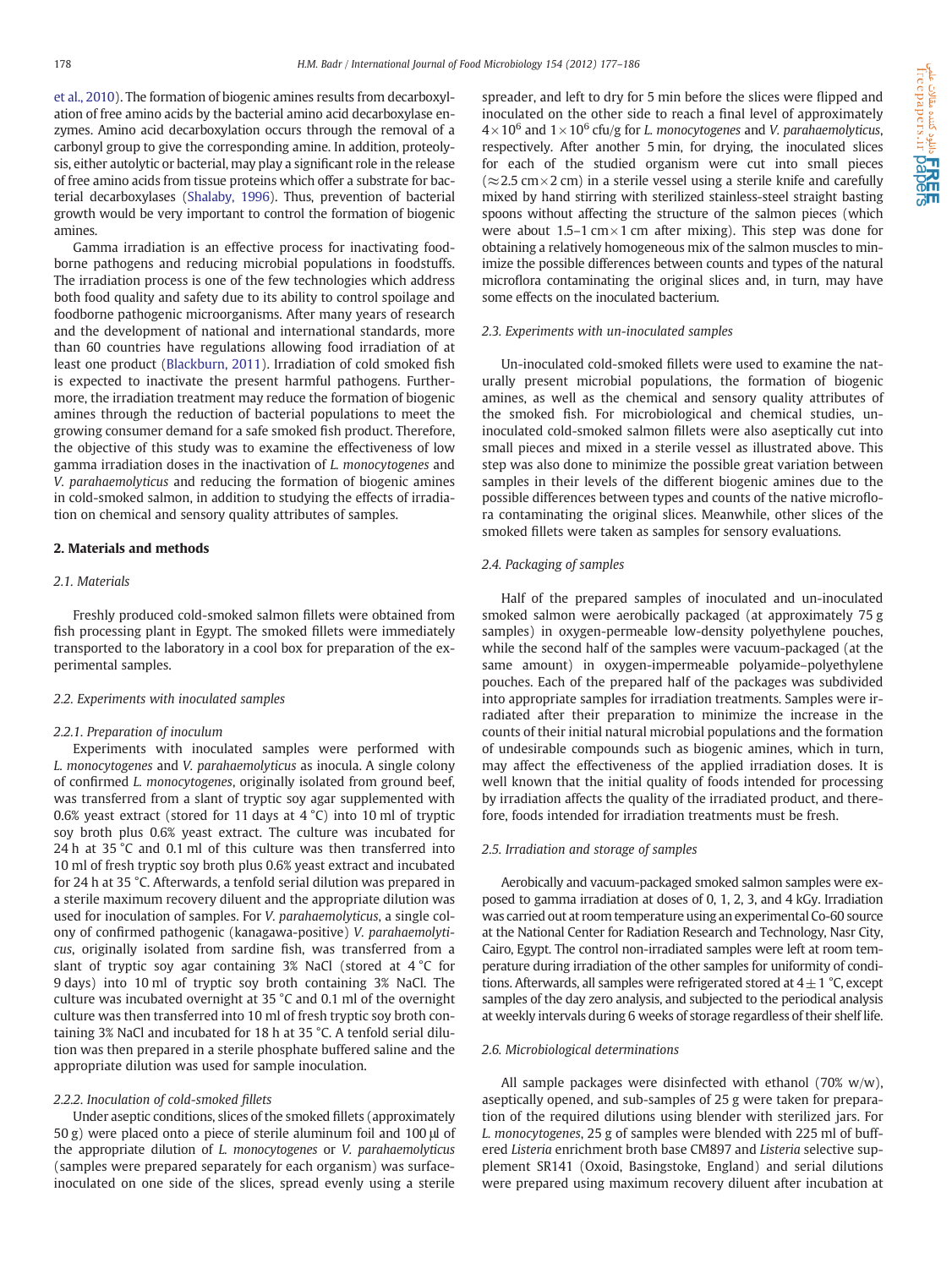<span id="page-2-0"></span>30 °C for 48 h. Then colony forming units for this bacterium were determined using Listeria selective medium (Oxford formulation, Oxoid, Basingstoke, England) after incubation at 35 °C for 24–48 h [\(Oxoid,](#page-9-0) [1998\)](#page-9-0) and confirmed by biochemical testing according to [Roberts](#page-9-0) [and Greenwood \(2003\)](#page-9-0). For pathogenic V. parahaemolyticus, 25 g of samples were blended with 225 ml of alkalin peptone water (Fluka, Switzerland) and serial dilutions were prepared using maximum recovery diluent after incubation at 37 °C for 18–20 h. Then enumeration of pathogenic V. parahaemolyticus was carried out on TCBS Cholera medium (Oxoid, Basingstoke, England) after incubation at 35 °C for 18 h and confirmed according to the [FDA manual \(2004\).](#page-9-0) For un-inoculated samples, 25 g of samples were blended with 225 ml of maximum recovery diluent and serially diluted with the same diluent. Then colony forming units for total aerobic mesophilic and psychrophilic bacteria were determined by plating on plate count agar medium and incubation at 30 °C for 3 days and 7 °C for 7 days, respectively, while total anaerobic bacteria were counted on plate count agar medium and anaerobic incubation at 30 °C for 3 days as described by [APHA \(1992\)](#page-9-0). Incubation of anaerobic bacteria was carried out using AnaeroGen Compact System (Oxoid, UK). Mesophilic and psychrophilic lactic acid bacteria were enumerated on MRS agar medium after incubation at 30 °C for 2 days followed by incubation at 22 °C for a further one day [\(Oxoid, 1998\)](#page-9-0). Enterobacteriaceae were counted on violet red bile glucose agar medium after incubation at 37 °C for 20–24 h ([Roberts and Greenwood, 2003](#page-9-0)). Total molds and yeasts were enumerated on malt agar medium after incubation at 22 °C for 3–5 days [\(APHA, 1992\)](#page-9-0).

#### 2.7. Chemical determinations

Moisture and salt contents were determined according to [AOAC's](#page-9-0) [\(2000\)](#page-9-0) official methods, then salt contents were expressed as % in the water phase ([Derrick, 2009\)](#page-9-0). pH values were measured in a suspension of smoked fish in distilled water using pH meter according to [Cardinal et al. \(2004\)](#page-9-0). The contents of total phenolic compounds were quantified according to [Cardinal et al. \(2004\)](#page-9-0) and expressed as mg of gallic acid/100 g. Biogenic amines were extracted from samples and dansylated according to [Cho et al. \(2006\)](#page-9-0), then identified and quantified by HPLC. The contents of thiobarbituric acid reactive substances (TBARS) were determined according to [Pegg \(2001\).](#page-9-0)Total volatile base nitrogen (TVBN) and trimethylamine nitrogen (TMAN) contents were determined as described by [Egan et al. \(1981\)](#page-9-0).

#### 2.8. Sensory evaluation

Irradiated and non-irradiated cold-smoked salmon samples were subjected to sensory evaluation for their color, odor, taste, and texture on day zero only for safety precautions. The panelists consisted of 10 non expert members using the following 9-point quality scores: 9: excellent, 7: good, 5: fair, 3: poor and 1: extremely poor as described by [Wierbicki \(1981\)](#page-9-0).

#### 2.9. Statistical analysis

Three different replicate trials were conducted in this study and analysis was performed using duplicate pouches per each replicate trail. Data were then statistically analyzed by using the general linear models procedure of the SAS software ([SAS Institute, 1998\)](#page-9-0), and the differences among means (at  $p<0.05$ ) were compared using Duncan's multiple range test.

#### 3. Results

#### 3.1. Microbiological properties

3.1.1. L. monocytogenes and V. parahaemolyticus in the inoculated samples

Table 1 summarizes the counts of L. monocytogenes and V. parahaemolyticus in the inoculated aerobically and vacuum-packaged cold-smoked salmon as affected by irradiation and refrigerated storage  $(4 \pm 1 \degree C)$ . Irradiation of samples at doses of 1 and 2 kGy significantly ( $p$ <0.05) decreased the counts of L. monocytogenes, while refrigerated storage induced significant increases in the counts of this pathogen in both irradiated and non-irradiated samples being at higher rate in the control samples. Irradiation at dose of 3 kGy was sufficient for inactivation of L. monocytogenes which was not detected  $\left($  < 10 cfu/g) in samples post treatment and during their storage. The atmosphere of packaging showed no significant ( $p > 0.05$ ) effect on this microorganism counts. Meanwhile, V. parahaemolyticus was not detected in all irradiated samples indicating the sufficiency

Table 1

Colony forming units of L. monocytogenes and V. parahaemolyticus in aerobically and vacuum-packaged cold-smoked salmon as affected by gamma irradiation and refrigerated storage at  $4 \pm 1$  °C.

| Storage<br>(week) | Irradiation dose (kGy)/aerobic-packaging |                                                               |                   |           |           | Irradiation dose (kGy)/vacuum-packaging |                   |                   |                |           |
|-------------------|------------------------------------------|---------------------------------------------------------------|-------------------|-----------|-----------|-----------------------------------------|-------------------|-------------------|----------------|-----------|
|                   | 0.0                                      | 1.0                                                           | 2.0               | 3.0       | 4.0       | 0.0                                     | 1.0               | 2.0               | 3.0            | 4.0       |
|                   |                                          | Listeria monocytogenes (mean $log_{10}$ count $\pm$ SD cfu/g) |                   |           |           |                                         |                   |                   |                |           |
| $\Omega$          | $6.59 \pm 2.04$ g                        | $3.92 \pm 1.82$ m                                             | $2.41 \pm 1.11$ t | <b>ND</b> | <b>ND</b> | $6.60 \pm 1.99$ g                       | $3.92 \pm 1.78$ m | $2.42 \pm 1.17$ t | ND.            | <b>ND</b> |
|                   | $6.65 + 1.93$ f                          | $3.94 + 1.87$ m                                               | $2.46 + 1.25$ s   | <b>ND</b> | <b>ND</b> | $6.66 + 2.05$ f                         | $3.95 + 1.74$ m   | $2.47 + 1.34$ s   | <b>ND</b>      | <b>ND</b> |
| 2                 | $6.84 + 2.08$ e                          | $3.96 + 1.96$ 1                                               | $2.51 \pm 1.20$ r | <b>ND</b> | <b>ND</b> | $6.85 \pm 2.05$ e                       | $3.96 \pm 1.841$  | $2.53 \pm 1.23$ r | <b>ND</b>      | <b>ND</b> |
| 3                 | $7.05 + 2.03$ d                          | $4.13 \pm 1.92$ k                                             | $2.56 \pm 1.32$ q | <b>ND</b> | <b>ND</b> | $7.08 + 2.08$ d                         | $4.15 + 2.04$ k   | $2.57 \pm 1.27$ q | <b>ND</b>      | <b>ND</b> |
| 4                 | $7.53 \pm 2.13$ c                        | $4.57 \pm 1.95$ i                                             | $2.67 \pm 1.30$ p | <b>ND</b> | <b>ND</b> | $7.55 + 2.14c$                          | $4.59 \pm 1.97$ i | $2.69 \pm 1.36$ p | <b>ND</b>      | <b>ND</b> |
| 5                 | $7.94 + 2.16$ b                          | $4.86 + 1.98$ i                                               | $2.87 \pm 1.28$ o | <b>ND</b> | <b>ND</b> | $7.95 + 2.10$ b                         | $4.87 + 2.06$ i   | $2.88 + 1.47$ o   | N <sub>D</sub> | <b>ND</b> |
| 6                 | $8.28 + 2.20$ a                          | $5.06 + 2.16$ h                                               | $3.10 \pm 1.55$ n | <b>ND</b> | <b>ND</b> | $8.32 + 2.17$ a                         | $5.10 + 2.14$ h   | $3.13 + 1.44$ n   | N <sub>D</sub> | <b>ND</b> |
|                   |                                          | Vibrio parahemolyticus (mean $log_{10}$ count $\pm$ SD cfu/g) |                   |           |           |                                         |                   |                   |                |           |
| 0                 | $6.05 + 1.98$ a                          | ND.                                                           | <b>ND</b>         | <b>ND</b> | <b>ND</b> | $6.04 + 1.96$ a                         | <b>ND</b>         | <b>ND</b>         | N <sub>D</sub> | <b>ND</b> |
|                   | $5.58 + 2.00$ b                          | <b>ND</b>                                                     | <b>ND</b>         | <b>ND</b> | <b>ND</b> | $5.84 + 1.91$ b                         | <b>ND</b>         | <b>ND</b>         | <b>ND</b>      | <b>ND</b> |
| 2                 | $5.63 + 1.97c$                           | <b>ND</b>                                                     | <b>ND</b>         | <b>ND</b> | <b>ND</b> | $5.63 + 2.01$ c                         | <b>ND</b>         | <b>ND</b>         | <b>ND</b>      | <b>ND</b> |
| 3                 | $4.99 + 2.04$ d                          | <b>ND</b>                                                     | <b>ND</b>         | <b>ND</b> | <b>ND</b> | $4.99 \pm 2.08$ d                       | <b>ND</b>         | <b>ND</b>         | ND.            | <b>ND</b> |
| 4                 | $4.79 + 2.03$ e                          | N <sub>D</sub>                                                | <b>ND</b>         | <b>ND</b> | <b>ND</b> | $4.78 + 2.05$ e                         | <b>ND</b>         | <b>ND</b>         | ND.            | <b>ND</b> |
| 5                 | $4.74 + 1.99$ f                          | <b>ND</b>                                                     | <b>ND</b>         | <b>ND</b> | <b>ND</b> | $4.74 \pm 1.97$ f                       | <b>ND</b>         | <b>ND</b>         | <b>ND</b>      | <b>ND</b> |
| 6                 | $4.59 \pm 2.04$ g                        | <b>ND</b>                                                     | <b>ND</b>         | <b>ND</b> | <b>ND</b> | $4.58 \pm 2.08$ g                       | <b>ND</b>         | <b>ND</b>         | <b>ND</b>      | <b>ND</b> |

Means with a different letter within each determination are different significantly ( $p<0.05$ ). ND: Not detected.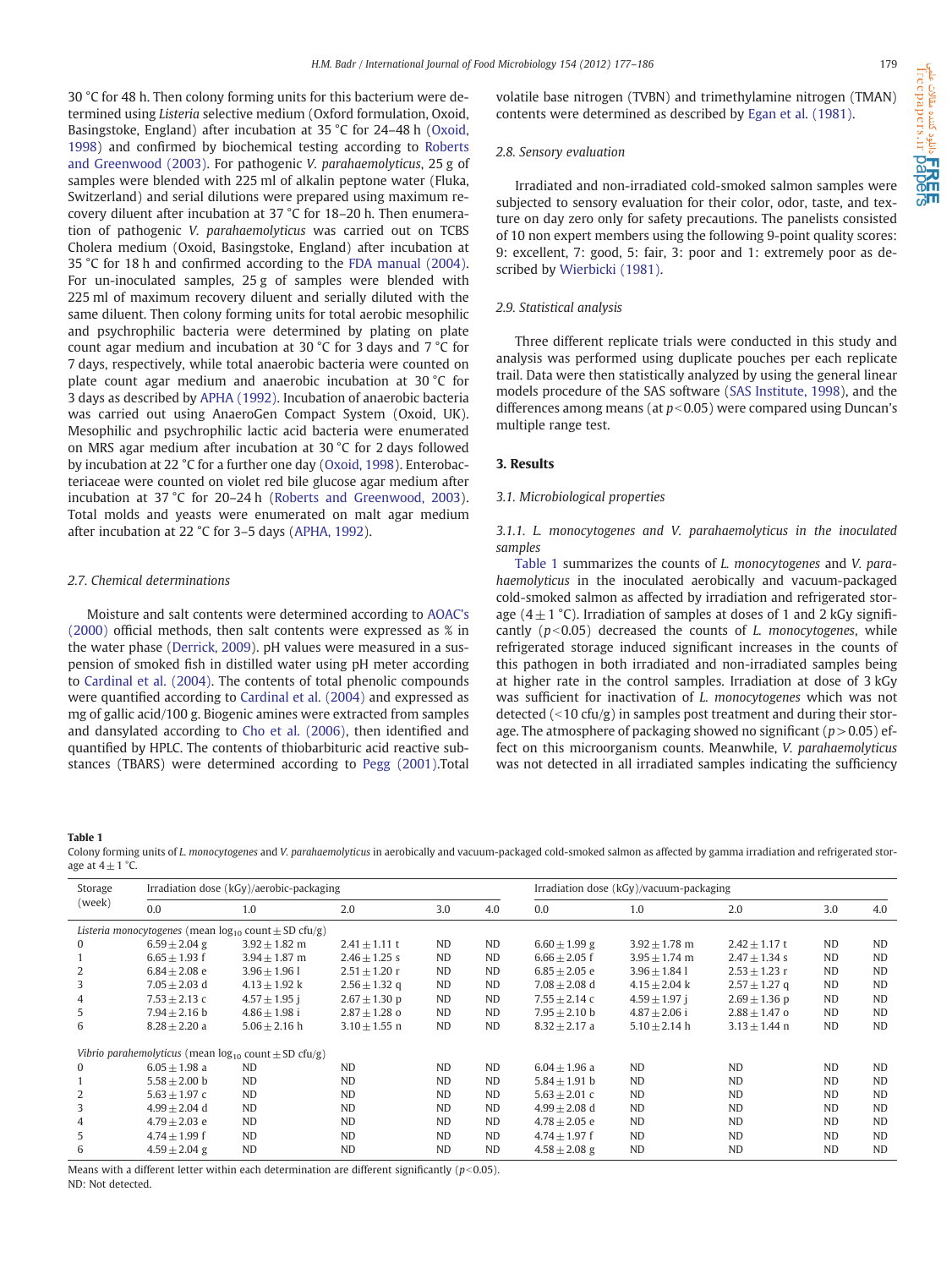of the lowest applied dose (1 kGy) for keeping it below the detection limit (<10 cfu/g). Refrigerated storage at  $4 \pm 1$  °C significantly decreased the counts of this organism in the control samples, but the atmosphere in packages had no significant effect ([Table 1](#page-2-0)).

#### 3.1.2. Microbial populations in the un-inoculated samples

### The effects of irradiation and refrigerated storage  $(4 \pm 1 \degree C)$  on microbial counts in the un-inoculated aerobically and vacuum-packaged smoked salmon are presented in Fig. 1(a & b). Irradiation of the uninoculated smoked salmon samples significantly  $(p<0.05)$  decreased their initial counts for mesophilic aerobic bacteria, anaerobic bacteria, psychrophilic bacteria, lactic acid bacteria, and molds and yeasts, proportionally to the applied dose. Meanwhile, Enterobacteriaceae were not detected in samples exposed to 2 kGy dose or higher. During subsequent refrigerated storage, further significant ( $p<0.05$ ) increases were observed for the counts of microbial populations in the nonirradiated samples as well as those survived irradiation treatments, however, the rate of increase was higher in the control samples. The increase in counts was significantly higher for lactic acid bacteria and lower for molds and yeasts in vacuum refrigerated samples as compared with aerobic refrigerated ones.

#### 3.2. Chemical properties

#### 3.2.1. Moisture, salt, phenolic compounds and pH

As shown in [Table 2,](#page-5-0) irradiation treatments and refrigerated storage of cold-smoked salmon samples had no significant ( $p > 0.05$ ) effects on their moisture and salt contents as well as on their pH values under both aerobic and vacuum-packaging conditions. However, significant ( $p<0.05$ ) reductions in the amounts of phenolic compounds were observed due to irradiation treatments and during refrigerated storage of both irradiated and non-irradiated aerobically and vacuum-packaged samples.

#### 3.2.2. Biogenic amines

[Fig. 2](#page-6-0)(a & b) represents the levels of biogenic amines in aerobically and vacuum-packaged smoked salmon as affected by irradiation treatments and refrigerated storage  $(4\pm1$  °C). Irradiation of coldsmoked salmon samples at dose of  $4$  kGy significantly ( $p$ <0.05) decreased their agmatine levels, while the levels of putrescine, tyramine, and β-phenylethylamine showed a gradual significant decrease in samples with increased applied dose. Cadaverine and histamine, however, showed no significant  $(p>0.05)$  changes in



Fig. 1. a. Counts of microbial populations in aerobically-packaged cold-smoked salmon as affected by gamma irradiation and refrigerated storage at  $4 \pm 1$  °C. b. Counts of microbial populations in vacuum-packaged cold-smoked salmon as affected by gamma irradiation and refrigerated storage at 4 $\pm$  1 °C.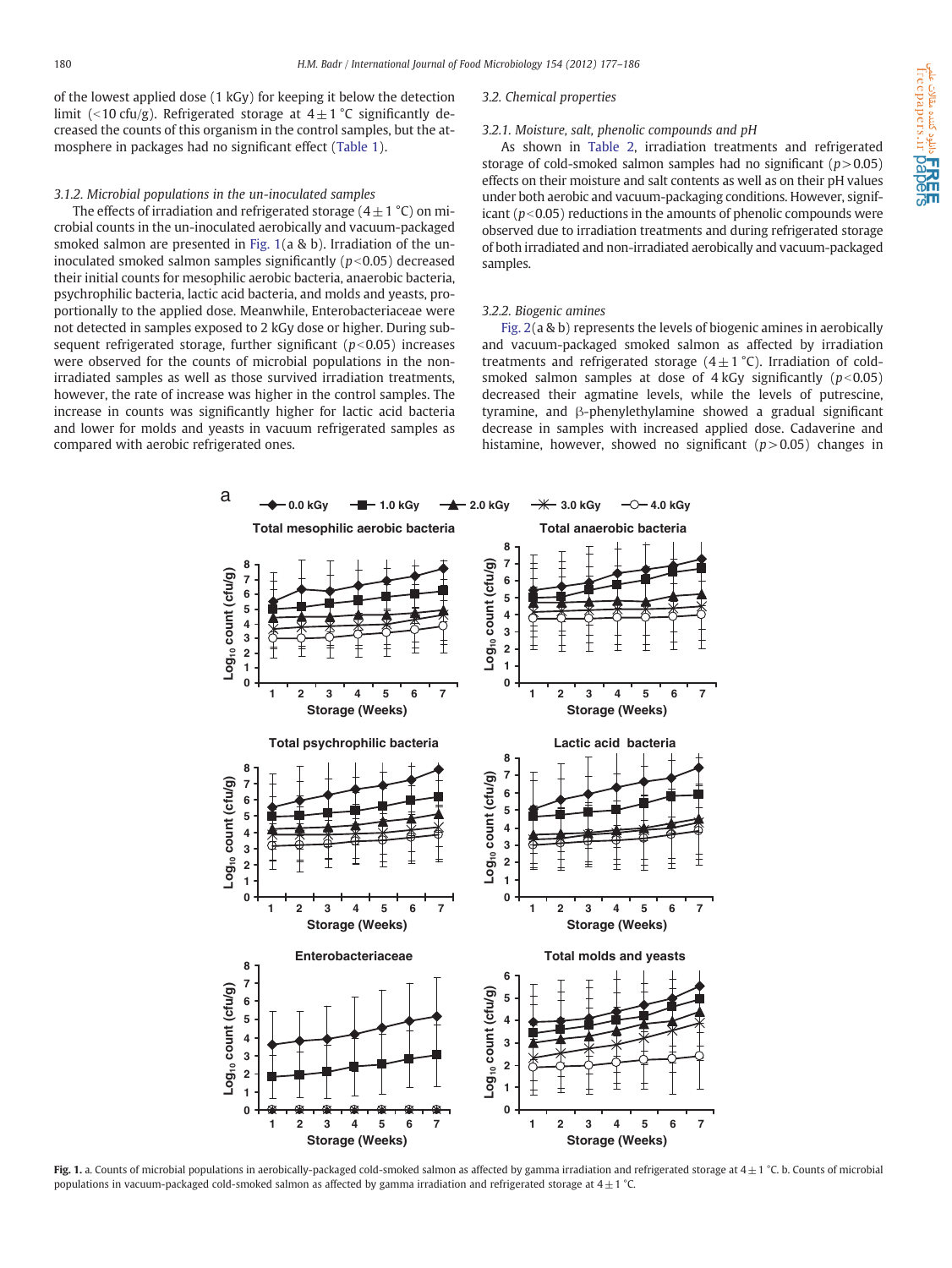

their amounts due to irradiation treatments. During refrigerated storage at  $4\pm1$  °C, the formation of biogenic amines significantly  $(p<0.05)$  increased in both non-irradiated and irradiated samples, but the increase was much lower in the irradiated samples and proportionally to the applied dose. The atmosphere in packages, however, had no significant ( $p > 0.05$ ) effects on the levels of biogenic amines in samples neither during irradiation nor during refrigerated storage.

#### 3.2.3. TBARS, TVBN, and TMAN

As illustrated in [Fig. 3,](#page-8-0) irradiation of cold-smoked salmon samples significantly increased the amounts of TBARS in samples (proportionally to the applied dose), while refrigerated storage significantly increased the amounts of TBARS in both irradiated and non-irradiated samples. The observed increases in the levels of TBARS were significantly  $(p<0.05)$  lower in vacuum-packages than in aerobicallypackaged samples. Irradiation, however, had no significant effect  $(p> 0.05)$  on the concentrations of TVBN and TMAN in samples, meanwhile, significant increases in the concentrations of these compounds were observed during refrigerated storage of irradiated and non-irradiated samples, being significantly lower in the irradiated ones and proportional to the applied dose. The atmosphere in packages showed no significant effect on the concentrations of TVBN and TMAN neither during irradiation treatments of samples nor during their refrigerated storage.

#### 3.3. Sensory properties

Irradiated and non-irradiated cold-smoked salmon samples were subjected to sensory evaluation and the mean of scores is presented in [Fig. 4](#page-8-0). Irradiation of samples at doses up to 3 kGy had no significant effect  $(p > 0.05)$  on their color acceptability, while significantly reduced scores were recorded by the panelists for samples exposed to 4 kGy dose due to discoloration which was lower in vacuumpackaged samples. Irradiation treatments at all applied doses, however, showed no significant ( $p > 0.05$ ) effects on the acceptability of samples for their odor, taste, and texture ([Fig. 4](#page-8-0)).

#### 4. Discussion

From both public health and economic standpoints, it is extremely important to control potential human pathogens in smoked fish products. In the present study, samples of non-irradiated inoculated coldsmoked salmon showed that L. monocytogenes could grow during refrigerated storage, which was in agreement with the results of other investigators that showed the ability of L. monocytogenes to grow in

**ا REI**<br>freepapers.ir paper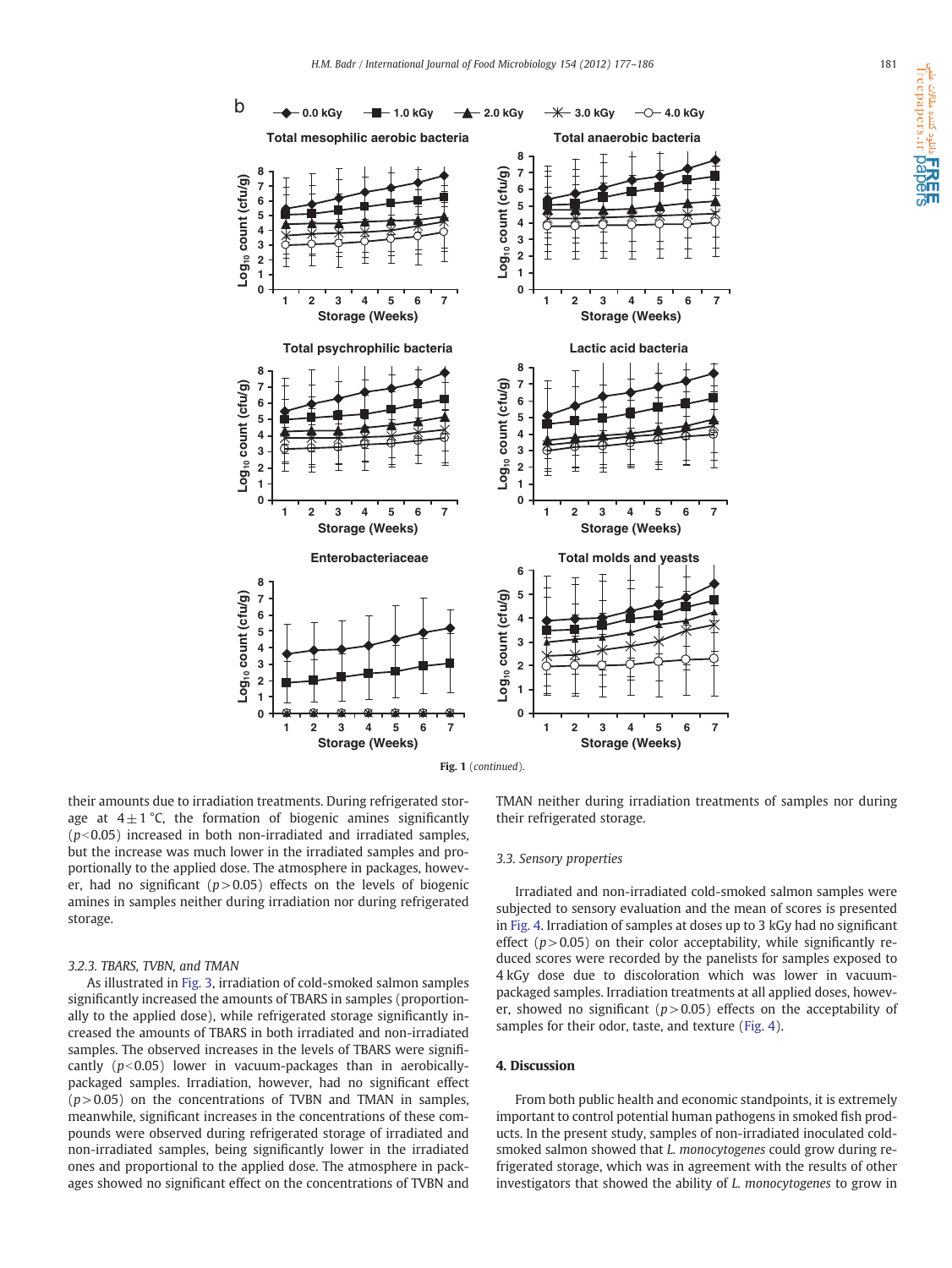**CREE REEL**<br>Treepapers.ir **papers** 

#### <span id="page-5-0"></span>Table 2

Contents of moisture, salt and total phenolic compounds and pH values of aerobically and vacuum-packaged cold-smoked salmon as affected by gamma irradiation and refrigerated storage at 4 $\pm$  1 °C.

| Storage<br>(week)       | Irradiation dose (kGy)/aerobic-packaging            |                    |                    |                    |                    | Irradiation dose (kGy)/vacuum-packaging |                    |                    |                    |                    |  |
|-------------------------|-----------------------------------------------------|--------------------|--------------------|--------------------|--------------------|-----------------------------------------|--------------------|--------------------|--------------------|--------------------|--|
|                         | 0.0                                                 | 1.0                | 2.0                | 3.0                | 4.0                | 0.0                                     | 1.0                | 2.0                | 3.0                | 4.0                |  |
| Moisture %              |                                                     |                    |                    |                    |                    |                                         |                    |                    |                    |                    |  |
| $\overline{0}$          | $60.31 \pm 0.13$ a                                  | $60.30 \pm 0.12$ a | $60.34 \pm 0.15$ a | $60.28 \pm 0.17$ a | $60.31 \pm 0.13$ a | $60.29 \pm 0.17$ a                      | $60.32 \pm 0.14$ a | $60.31 \pm 0.16$ a | $60.33 \pm 0.10$ a | $60.32 \pm 0.13$ a |  |
|                         | $60.28 \pm 0.10$ a                                  | $60.30 \pm 0.11$ a | $60.27 \pm 0.13$ a | $60.32 \pm 0.10$ a | $60.31 \pm 0.11$ a | $60.30 \pm 0.09$ a                      | $60.32 \pm 0.11$ a | $60.33 \pm 0.10$ a | $60.28 \pm 0.16$ a | $60.31 \pm 0.12$ a |  |
| $\overline{c}$          | $60.30 \pm 0.11$ a                                  | $60.31 \pm 0.10$ a | $60.32 \pm 0.09$ a | $60.27 \pm 0.14$ a | $60.30 \pm 0.16$ a | $60.32 \pm 0.14$ a                      | $60.28 \pm 0.13$ a | $60.31 \pm 0.13$ a | $60.31 \pm 0.11$ a | $60.29 \pm 0.14$ a |  |
| 3                       | $60.33 \pm 0.08$ a                                  | $60.29 \pm 0.13$ a | $60.29 \pm 0.11$ a | $60.32 \pm 0.09$ a | $60.31 \pm 0.12$ a | $60.32 \pm 0.10$ a                      | $60.30 \pm 0.09$ a | $60.33 \pm 0.08$ a | $60.29 \pm 0.15$ a | $60.29 \pm 0.13$ a |  |
| 4                       | $60.27 \pm 0.16$ a                                  | $60.30 \pm 0.07$ a | $60.30 \pm 0.11$ a | $60.31 \pm 0.08$ a | $60.29 \pm 0.11$ a | $60.28 \pm 0.13$ a                      | $60.31 \pm 0.08$ a | $60.28 \pm 0.09$ a | $60.30 \pm 0.14$ a | $60.31 \pm 0.10$ a |  |
| 5                       | $60.30 \pm 0.12$ a                                  | $60.27 \pm 0.08$ a | $60.33 \pm 0.14$ a | $60.29 \pm 0.13$ a | $60.29 \pm 0.10$ a | $60.30 \pm 0.07$ a                      | $60.30 \pm 0.12$ a | $60.27 \pm 0.10$ a | $60.31 \pm 0.12$ a | $60.28 \pm 0.09$ a |  |
| 6                       | $60.31 \pm 0.10$ a                                  | $60.33 \pm 0.11$ a | $60.31 \pm 0.08$ a | $60.27 \pm 0.13$ a | $60.31 \pm 0.10$ a | $60.32 \pm 0.09$ a                      | $60.30 \pm 0.07$ a | $60.29 \pm 0.13$ a | $60.27 \pm 0.09$ a | $60.33 \pm 0.12$ a |  |
| Salt % (in water phase) |                                                     |                    |                    |                    |                    |                                         |                    |                    |                    |                    |  |
| $\Omega$                | $3.11 \pm 0.02$ a                                   | $3.11 \pm 0.01$ a  | $3.08 \pm 0.03$ a  | $3.10 \pm 0.01a$   | $3.11 \pm 0.02$ a  | $3.10 \pm 0.01$ a                       | $3.11 \pm 0.02$ a  | $3.09 \pm 0.02$ a  | $3.10 \pm 0.01$ a  | $3.11 \pm 0.01$ a  |  |
| $\overline{1}$          | $3.10 \pm 0.01$ a                                   | $3.08 \pm 0.03$ a  | $3.11 \pm 0.01$ a  | $3.09 \pm 0.02$ a  | $3.09 \pm 0.03$ a  | $3.11 \pm 0.01$ a                       | $3.08 \pm 0.03$ a  | $3.10 \pm 0.01$ a  | $3.11 \pm 0.02$ a  | $3.09 \pm 0.02$ a  |  |
| 2                       | $3.10 \pm 0.01$ a                                   | $3.08 \pm 0.02$ a  | $3.10 \pm 0.02$ a  | $3.10 \pm 0.01$ a  | $3.10 \pm 0.01$ a  | $3.08 \pm 0.03$ a                       | $3.09 \pm 0.02$ a  | $3.11 \pm 0.01$ a  | $3.09 \pm 0.03$ a  | $3.10 \pm 0.01$ a  |  |
| 3                       | $3.08 \pm 0.03$ a                                   | $3.09 \pm 0.01$ a  | $3.09 \pm 0.03$ a  | $3.11 \pm 0.01$ a  | $3.09 \pm 0.02$ a  | $3.11 \pm 0.01$ a                       | $3.10 \pm 0.01$ a  | $3.10 \pm 0.02$ a  | $3.10 \pm 0.01$ a  | $3.10 \pm 0.02$ a  |  |
| $\overline{4}$          | $3.09 \pm 0.02$ a                                   | $3.07 \pm 0.03$ a  | $3.11 \pm 0.01$ a  | $3.10 \pm 0.02$ a  | $3.08 \pm 0.03$ a  | $3.10 \pm 0.02$ a                       | $3.11 \pm 0.01$ a  | $3.08 \pm 0.03$ a  | $3.11 \pm 0.01$ a  | $3.08 \pm 0.03$ a  |  |
| 5                       | $3.07 \pm 0.03$ a                                   | $3.11 \pm 0.01$ a  | $3.10 \pm 0.01$ a  | $3.10 \pm 0.01$ a  | $3.07 \pm 0.02$ a  | $3.11 \pm 0.01$ a                       | $3.08 \pm 0.03$ a  | $3.09 \pm 0.02$ a  | $3.08 \pm 0.02$ a  | $3.10 \pm 0.01$ a  |  |
| 6                       | $3.10 \pm 0.01$ a                                   | $3.08 \pm 0.02$ a  | $3.11 \pm 0.01$ a  | $3.07 \pm 0.03$ a  | $3.09 \pm 0.01$ a  | $3.10 \pm 0.02$ a                       | $3.07 \pm 0.03$ a  | $3.11 \pm 0.01$ a  | $3.10 \pm 0.01$ a  | $3.07 \pm 0.03$ a  |  |
|                         | Total phenol compounds (as mg of gallic acid/100 g) |                    |                    |                    |                    |                                         |                    |                    |                    |                    |  |
| $\Omega$                | $11.7 \pm 0.9$ a                                    | $11.5 \pm 1.1$ b   | $11.1 \pm 1.2$ cd  | $10.7 \pm 1.3$ e   | $9.5 \pm 1.0$ j    | $11.8 \pm 1.1 a$                        | $11.6 \pm 1.3$ a   | $11.3 \pm 1.1$ bc  | $10.9 \pm 1.2$ de  | $9.9 \pm 1.1$ hi   |  |
|                         | $10.9 \pm 1.3$ de                                   | $10.4 \pm 1.2$ f   | $10.3 \pm 1.0$ fg  | $9.8 \pm 1.2$ i    | $8.7 \pm 1.0$ no   | $10.9 \pm 1.1$ de                       | $10.7 \pm 1.1$ e   | $10.4 \pm 1.2$ f   | $9.9 \pm 1.2$ hi   | $9.0 \pm 1.3$ lm   |  |
| 2                       | $10.1 \pm 1.1$ gh                                   | $9.8 \pm 1.0 i$    | $9.1 \pm 1.1$ kl   | $8.8 \pm 1.0$ mno  | $7.9 \pm 0.9$ gr   | $10.1 \pm 1.2$ gh                       | $9.9 \pm 1.0$ hi   | $9.4 \pm 1.1$ i    | $8.9 \pm 1.0$ lmn  | $8.1 \pm 0.9$ q    |  |
| 3                       | $9.4 \pm 1.1$ i                                     | $9.0 \pm 1.1$ lm   | $8.7 \pm 1.0$ no   | $8.4 \pm 1.2$ p    | $7.5 \pm 1.1$ s    | $9.5 \pm 0.9$ i                         | $9.3 \pm 1.0$ jk   | $8.9 \pm 1.2$ lmn  | $8.4 \pm 1.3$ p    | $7.9 \pm 1.1$ gr   |  |
| $\overline{4}$          | $8.6 \pm 1.0$ op                                    | $8.6 \pm 1.1$ op   | $8.1 \pm 0.9$ q    | $7.7 \pm 1.1$ rs   | $7.0 \pm 0.8$ t    | $8.8 \pm 1.0$ mno                       | $8.7 \pm 1.1$ no   | $8.4 \pm 1.2$ p    | $7.9 \pm 1.0$ qr   | $7.5 \pm 1.2$ s    |  |
| 5                       | $6.8 \pm 1.2$ t                                     | $6.8 \pm 1.0 t$    | $6.4 \pm 1.1 u$    | $5.2 \pm 1.0$ w    | $5.4 \pm 0.9$ vw   | $7.0 \pm 1.1$ t                         | $6.8 \pm 0.8$ t    | $6.5 \pm 1.0 u$    | $6.3 \pm 0.9$ u    | $5.6 \pm 1.0$ v    |  |
| 6                       | $5.2 \pm 1.0$ w                                     | $5.2 \pm 0.9$ w    | $4.5\pm0.8$ x      | $3.5 \pm 0.7$ yz   | $3.3 \pm 0.7$ z    | $5.4 \pm 0.8$ vw                        | $5.2 \pm 0.8$ w    | $4.6 \pm 0.9$ x    | $4.4 \pm 0.7$ x    | $3.7 \pm 0.8$ y    |  |
| pH-value                |                                                     |                    |                    |                    |                    |                                         |                    |                    |                    |                    |  |
| $\overline{0}$          | $6.01 \pm 0.04$ a                                   | $6.03 \pm 0.02$ a  | $6.00 \pm 0.04$ a  | $6.02 \pm 0.04$ a  | $6.03 + 0.02$ a    | $6.03 + 0.03$ a                         | $6.01 \pm 0.01$ a  | $6.04 \pm 0.03$ a  | $6.02 \pm 0.04$ a  | $6.03 + 0.02$ a    |  |
|                         | $6.11 + 0.07$ a                                     | $6.08 \pm 0.04$ a  | $6.08 \pm 0.05$ a  | $6.05 \pm 0.03$ a  | $6.10 + 0.05$ a    | $6.09 \pm 0.03$ a                       | $6.08 + 0.05$ a    | $6.07 \pm 0.04$ a  | $6.10 \pm 0.06$ a  | $6.11 \pm 0.04$ a  |  |
| 2                       | $6.08 \pm 0.06$ a                                   | $6.07 \pm 0.04$ a  | $6.10 \pm 0.03$ a  | $6.09 \pm 0.06$ a  | $6.11 \pm 0.04$ a  | $6.10 \pm 0.05$ a                       | $6.11 \pm 0.06$ a  | $6.08 \pm 0.04$ a  | $6.07 \pm 0.03$ a  | $6.10 \pm 0.03$ a  |  |
| 3                       | $6.14 \pm 0.05$ a                                   | $6.20 \pm 0.02$ a  | $6.14 \pm 0.03$ a  | $6.10 \pm 0.02$ a  | $6.10 \pm 0.04$ a  | $6.11 \pm 0.06$ a                       | $6.08 \pm 0.04$ a  | $6.08 \pm 0.04$ a  | $6.10 \pm 0.06$ a  | $6.09 \pm 0.03$ a  |  |
| 4                       | $6.12 \pm 0.04$ a                                   | $6.18 \pm 0.06$ a  | $6.15 \pm 0.04$ a  | $6.16 \pm 0.03$ a  | $6.15 \pm 0.04$ a  | $6.13 \pm 0.03$ a                       | $6.11 \pm 0.05$ a  | $6.15 \pm 0.05$ a  | $6.15 \pm 0.04$ a  | $6.14 \pm 0.05$ a  |  |
| 5                       | $6.23 + 0.05$ a                                     | $6.27 + 0.03$ a    | $6.27 + 0.05$ a    | $6.23 + 0.06$ a    | $6.19 + 0.04$ a    | $6.21 \pm 0.03$ a                       | $6.18 + 0.04$ a    | $6.17 \pm 0.03$ a  | $6.20 + 0.06$ a    | $6.19 + 0.05$ a    |  |
| 6                       | $6.32 \pm 0.06$ a                                   | $6.30 \pm 0.07$ a  | $6.25 \pm 0.04$ a  | $6.20 \pm 0.06$ a  | $6.21 \pm 0.05$ a  | $6.29 \pm 0.07$ a                       | $6.31 \pm 0.06$ a  | $6.28 \pm 0.07$ a  | $6.29 \pm 0.06$ a  | $6.24 \pm 0.06$ a  |  |

Means with a different letter within each parameter are different significantly ( $p<0.05$ ).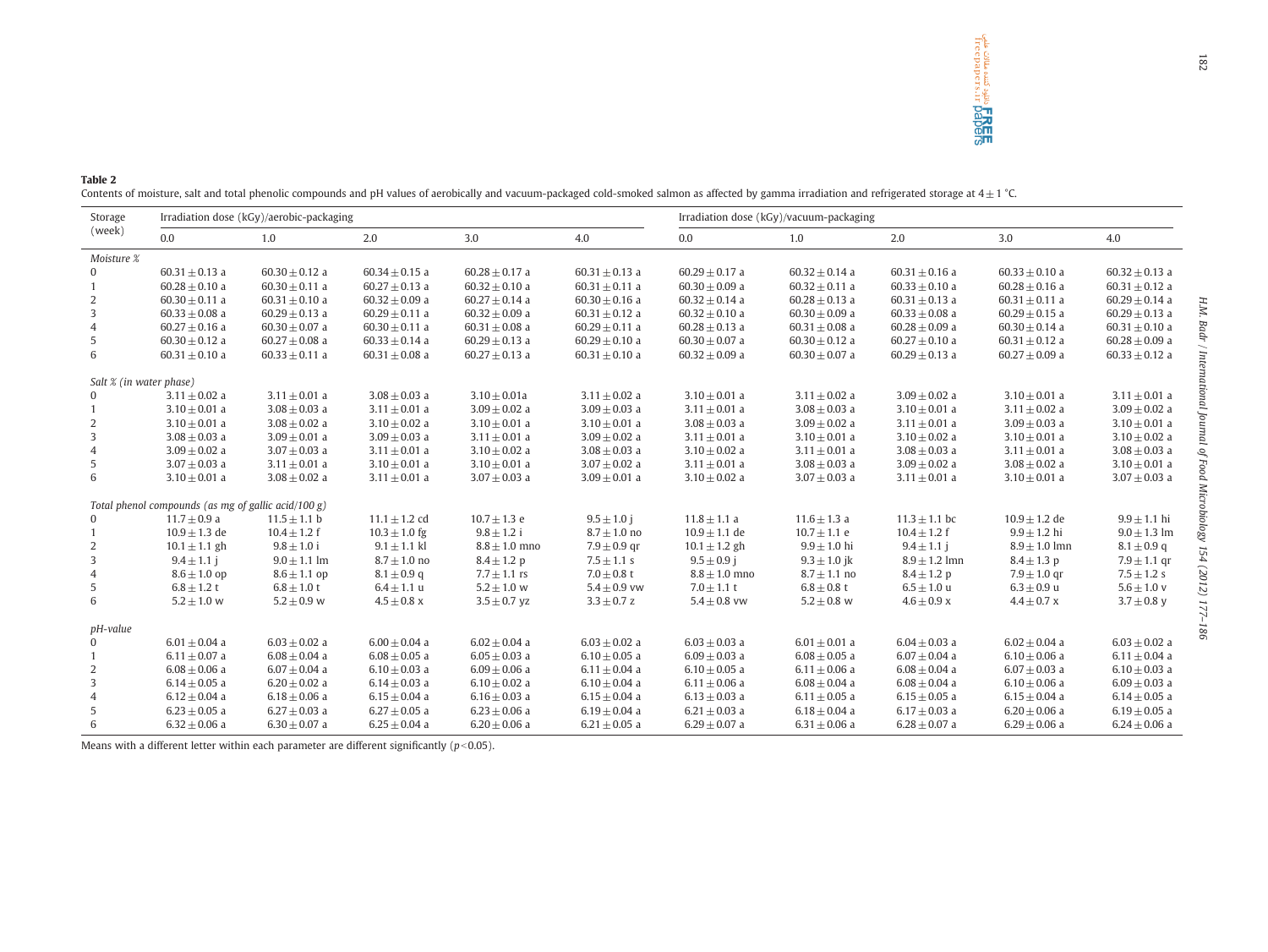<span id="page-6-0"></span>cold smoked salmon during refrigerated storage under both aerobic and vacuum-packaging ([Hudson and Mott, 1993; Rørvike et al.,](#page-9-0) [1991; Hwang and Sheen, 2009\)](#page-9-0). The obtained results further show that, although refrigerated storage significantly ( $p<0.05$ ) reduced the counts of V. parahaemolyticus in non-irradiated inoculated samples, the complete inactivation of the organism was not achieved. Similar results were observed by [Johnson et al. \(1973\)](#page-9-0) who reported that refrigerated storage at 4 °C for 3 weeks induced little or no apparent decrease in the counts of V. parahaemolyticus naturally contaminated oyster shellstock. On the other hand, the results of microbiological determinations showed that non-irradiated samples of un-inoculated cold-smoked salmon retained a mixed bacterial population as well as molds and yeasts which also showed a significant count increase during aerobic and vacuum refrigerated storage. The observed initial microbial populations may be a function of the indigenous fish flora and the microflora of the processing environment. [Hwang and Sheen \(2009\)](#page-9-0) also showed that the growth of native microflora in cold-smoked salmon significantly increased during refrigerated storage at 4 °C. In the present study, it is apparent from the chemical profile of the studied cold-smoked salmon that the product had high moisture and low salt contents and neutral pH values. These properties, which generally characterize cold-smoked fish products and indicate lightly preserved and perishable products, are capable of supporting the growth of the native microflora and pathogenic bacteria. Although V. parahaemolyticus grow best at pH values slightly above neutrality, its growth has been demonstrated down to pH 4.5–5 [\(Adams and Moss, 2008](#page-9-0)). The studied samples had also considerable concentrations of phenolic compounds (11.7 mg/100 g), but showed no inhibitory effects on the examined microorganisms. The growth behavior of microorganisms in cold-smoked salmon has been studied extensively. It has been reported that salt, moisture content, pH of the smoked salmon, and the prevailing storage temperature were supportive to the growth of L. monocytogenes [\(Dalgaard and Jorgensen, 1998](#page-9-0)) and the simultaneous growth of L. monocytogenes and native microflora in cold-smoked salmon were similar during refrigerated storage [\(Gimenez and Dalgaard, 2004; Hwang and Sheen, 2009](#page-9-0)). Recommendations for the acceptable levels of L. monocytogenes vary throughout the world. Most countries and organizations currently require the absence of the organism in a 25 g food sample as in FDA's policy of "zero-tolerance" on ready-to-eat products. This means that ready-toeat smoked fish must have no detectable L. monocytogenes per 25 g throughout the shelf life [\(Hong et al., 2008](#page-9-0)). Whereas the current regulations in Health Canada and the European Community permit a quantitative limit of 100 cfu/g for L. monocytogenes in ready to eat foods



Fig. 2. a. Contents of biogenic amines in aerobically-packaged cold-smoked salmon as affected by gamma irradiation and refrigerated storage at  $4 \pm 1$  °C. b. Contents of biogenic amines in vacuum-packaged cold-smoked salmon as affected by gamma irradiation and refrigerated storage at  $4 \pm 1$  °C.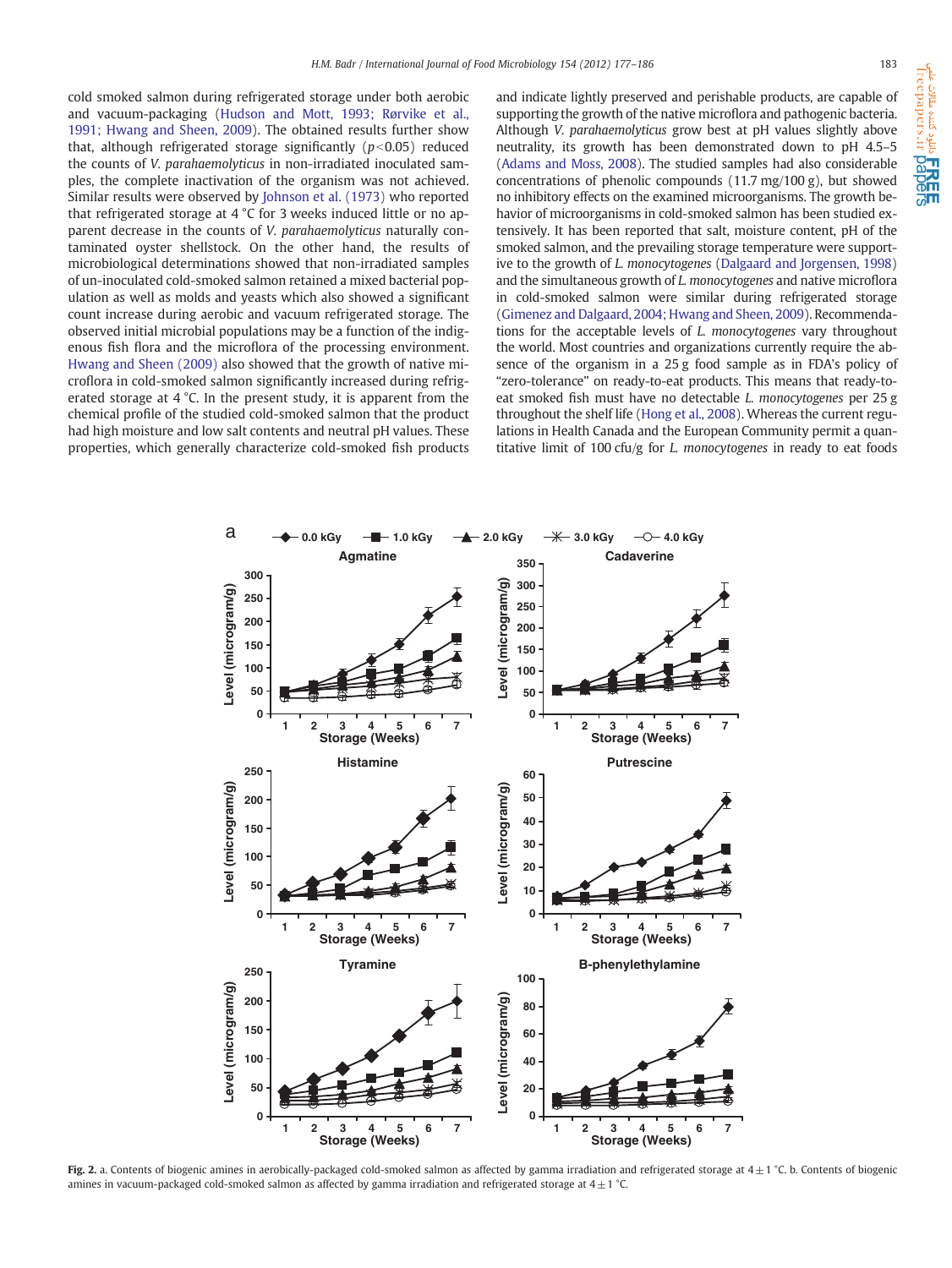

unable to support the growth of this organism during their shelf-life [\(Luber et al., 2011](#page-9-0)).

As expected, it is obvious from the present study that irradiation of cold-smoked salmon samples can provide significant improvement in their microbial safety with respect to L. monocytogenes and V. parahaemolyticus. No viable colony forming units of L. monocytogenes were detected in cold-smoked salmon samples that inoculated with  $3.98\times10^6$  cfu/g and treated with 3 kGy dose of gamma radiation, meanwhile, samples inoculated with  $1.13 \times 10^6$  cfu/g of *V. parahaemolyticus* showed no viable colony counts for this bacterium after irradiation with dose as low as 1 kGy. The applied doses were effective in keeping the counts of these bacteria below the detection limit  $\left($  < 10 cfu/g) during refrigerated storage of the cold-smoked salmon samples. Furthermore, irradiation of the un-inoculated cold-smoked samples improved their microbiological quality through inducing significant reduction in their microbial counts of the native microflora, in a dose-dependent manner, with keeping the Enterobacteriaceae undetectable after irradiation at dose of 2 kGy. Several investigators reported the effectiveness of irradiation in the destruction of microorganisms. [Huhtanen et al. \(1989\)](#page-9-0) showed that a dose of 2 kGy was sufficient to destroy  $1 \times 10^4$  cells of L. monocytogenes, while [Patterson \(2005\)](#page-9-0) reported that V. parahaemolyticus was quite radiation sensitive, in which a dose of 1 kGy would give at least a  $10^{15}$  reduction in the count of this organism. The observed results also agreed with the findings of other workers that indicated the effectiveness of irradiation in reducing the counts of microbial populations naturally contaminated smoked fish products ([Hammad and El-Mongy, 1992;](#page-9-0) [Hammad et al., 1995](#page-9-0)).

The obtained results further show that freshly produced coldsmoked salmon contained different levels of biogenic amines which may be formed in fish before and during cold-smoking. It is known that fish muscle is capable of supporting the bacterial formation of a wide variety of biogenic amines [\(Özogul and Özogul, 2006\)](#page-9-0). The formation of biogenic amines also significantly increased during refrigerated storage of non-irradiated samples and vacuum-packaging did not show any beneficial effect in controlling their formation which was in agreement with the results of [Wei et al. \(1990\)](#page-9-0). In addition to the observed initial significant degradation of agmatine, putrescine, tyramine and β-phenylethylamine due to irradiation treatments, the formation of all determined biogenic amines could be significantly controlled during refrigerated storage of the irradiated samples. In agreement with [Min et al. \(2007\)](#page-9-0), the microbial control by irradiation treatment has an impact on the production of biogenic amines.

As chemical quality parameters, the levels of TBARS, TVBN, and TMAN in irradiated and non-irradiated cold-smoked salmon were also examined. Aerobic packaging is known to increase the rate of oxidation, however, all TBARS values were relatively acceptable. The highest TBARS value was 2.21 mg malonaldehyde/kg after 6 weeks of aerobic refrigerated storage for samples irradiated at 4 kGy dose. According to [Connell \(1990\)](#page-9-0), the TBA value should be less than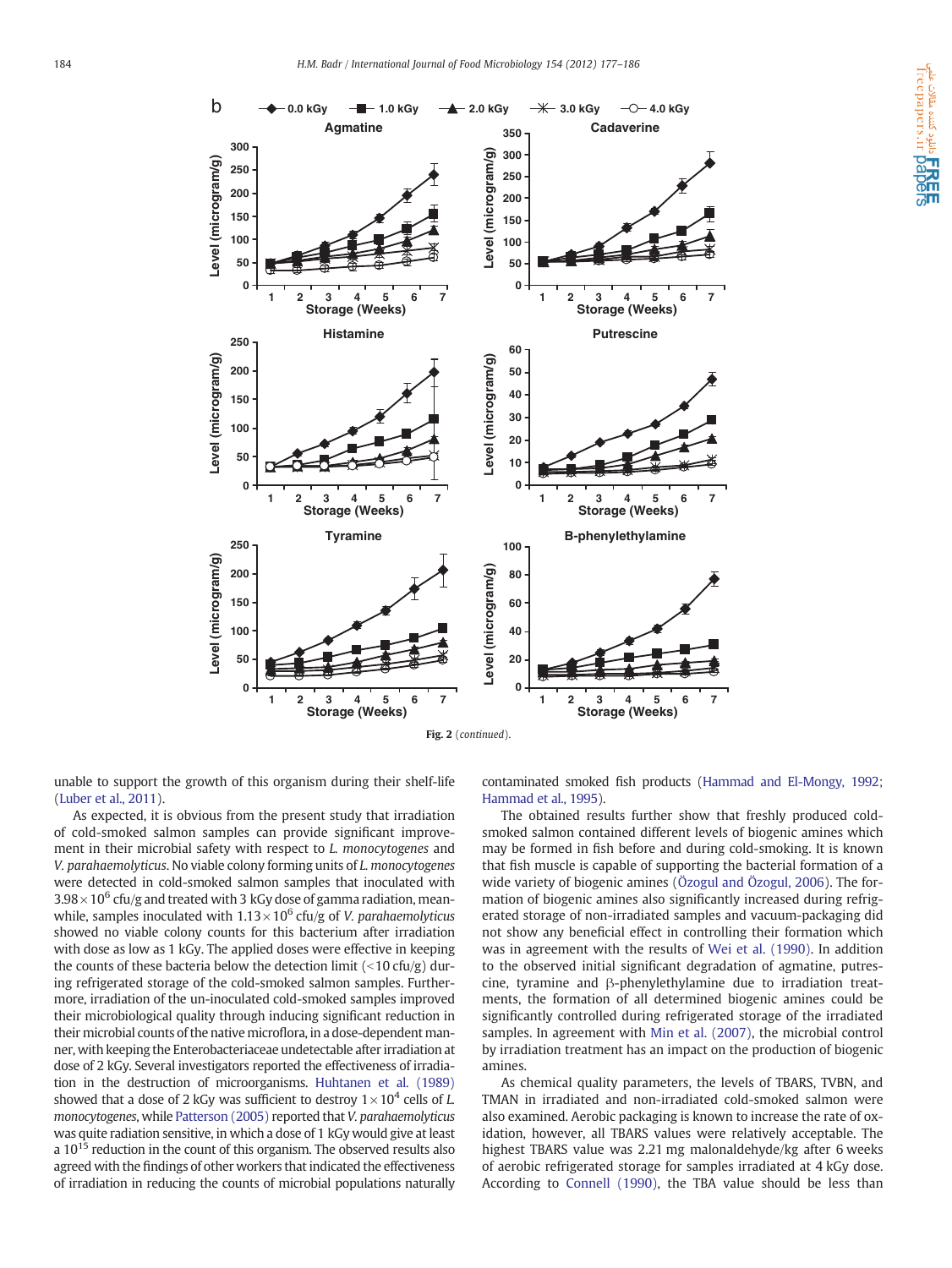<span id="page-8-0"></span>

Fig. 3. Levels of thiobarbituric acid reactive substances, total volatile basic nitrogen, and trimethylamine nitrogen in aerobically and vacuum-packaged cold-smoked salmon as affected by gamma irradiation and refrigerated storage at  $4 \pm 1$  °C.

3 mg malonaldehyde/kg in perfect material. The absorbed phenolic compounds may have an antioxidant effect in smoked fish as reported by [Marc et al. \(1997\)](#page-9-0). On the other hand, irradiated samples of cold-smoked salmon had significantly much lower concentrations of TVBN and TMAN during their refrigerated storage as compared with the controls, which may be attributed to the reduction of microbial populations. The amounts of these compounds are correlated with increasing the viable microbial counts. Enterobacteriaceae and Lactobacillus spp. were reported as higher producers of TVB in cold-smoked salmon ([Leroi et al., 1999](#page-9-0)).

None of the evaluated sensory properties showed a significant change due to irradiation of cold-smoked salmon at doses up to 3 kGy. Only significant degradation of the normal cherry red color was observed in samples exposed to 4 kGy dose, but samples were still acceptable. Similar findings were observed by [Slusar and Vaisey](#page-9-0) [\(1970\)](#page-9-0) and [Hammad and El-Mongy \(1992\).](#page-9-0)



Fig. 4. Sensory scores for aerobically and vacuum packaged cold-smoked salmon as affected by gamma irradiation.